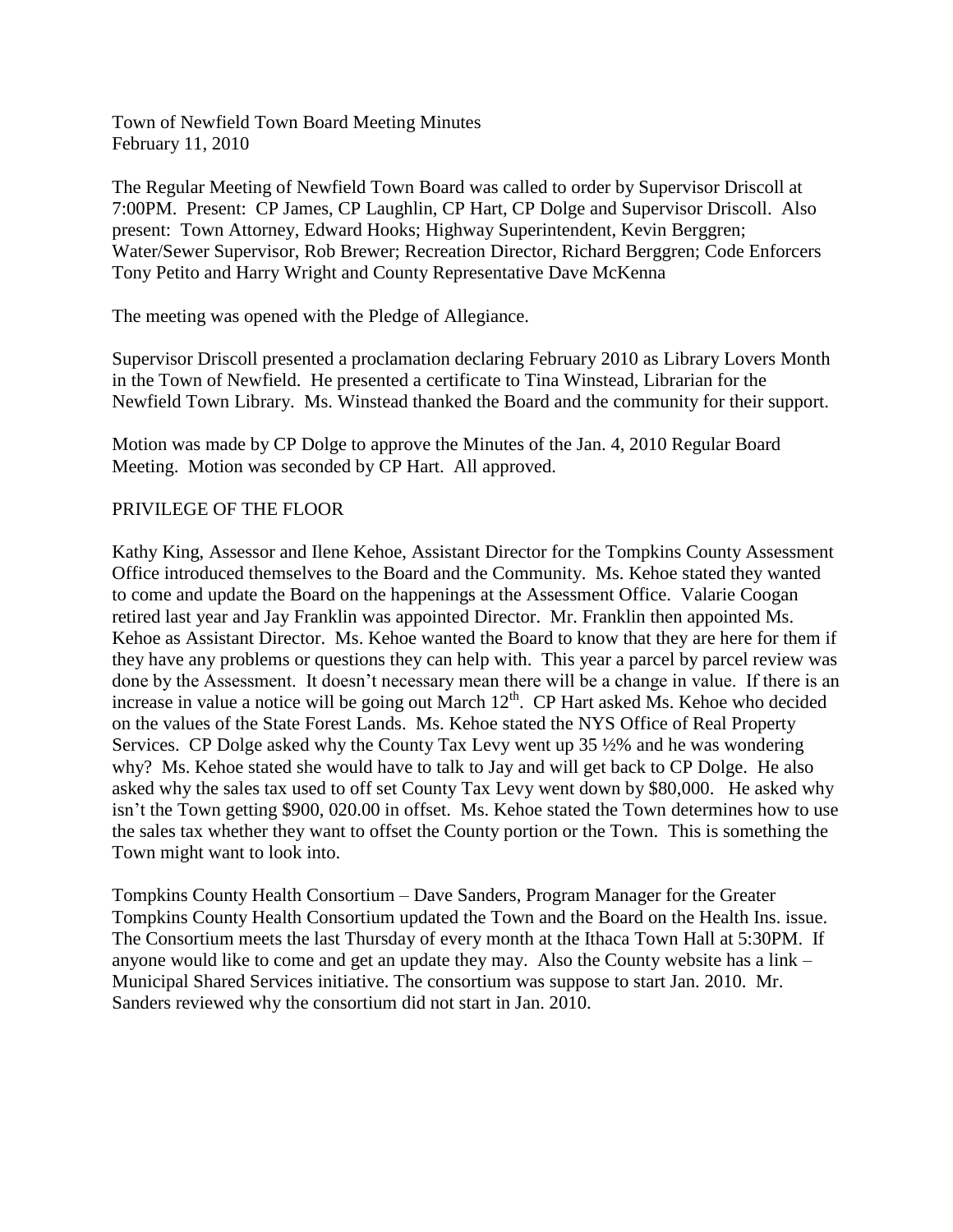# CORRESPONDENCE

Supervisor Driscoll spoke with the Board regarding a letter he received from Mr. Bury requesting an appeal to a Stop Work Order on his project. Supervisor Driscoll has spoken with the Code Enforcer regarding this issue. Mr. Bury is requesting to come before the Board on March  $11<sup>th</sup>$ . This issue will be reviewed at a work session.

Supervisor Driscoll stated that he had written a letter to Joe Mareane, which is in their board packets. Months ago the Town participated as an endorser of Clarity Connect's request to the Dept. of Labor to obtain a grant to begin the process of providing Broad Band to rural areas including the Town of Newfield. This is a coordinating effort that includes all the towns. Supervisor Driscoll read the letter. The Board approved Supervisor Driscoll to send the letter.

#### NEW BUSINESS

HUD Grant Mortgage Subordination Agreement – Supervisor Driscoll stated that a resident in the Town holds a HUD rehabilitation loan and is applying for a mortgage. The bank is asking the Town, in the event of a default on the mortgage, to subordinate its claim on the HUD loan in favor of the bank. Motion was made by CP Dolge approving the Subordinate Agreement. Motion was seconded by CP Hart. Discussion was held and Atty. Hooks stated that the request is not unusual and the Town has had similar agreements in the past. All approved.

Oeschner Agricultural Land Use Agreement - Supervisor Driscoll stated a farmer living on Trumbulls Corners Rd., is asking for an agreement to farm the Town Park plot owned by the Town. He had been farming the land with an agreement with the Van Kirk's. Supervisor Driscoll stated he had a discussion with Russ Maines, from Harris Beach and was given some information. Supervisor Driscoll then turned over the discussion to Atty. Hooks. Atty. Hooks stated you can not treat the property like you would if you were a private individual. Because the property has been dedicated for park purposes the town residents would need to be told how the property is going to used. A legal in the paper saying in 10-20 days the Town is thinking about leasing this property, the description. Then there would need to be a Public Hearing. After it is leased there would need to be a permissive referendum. There would be some expense. Supervisor Driscoll stated that this would be an in-kind agreement. CP Dolge stated that the property needs to be mowed. Atty. Hooks stated that maybe they could get a ball park figure of what the hay is worth on that property. CP James asked how much it cost the Town to maintain the field. Highway Superintendent Berggren stated he thought the field was mowed twice last year. Atty. Hooks stated that instead of having the Highway Dept. mow the land the Town could contract with the farmer to mow the property. CP Hart stated that the Town bought this as a town park and is not saying put up buildings but let people know that there is town land and they can use it. Rob Brewer reminded the Board that a discussion was held several months ago regarding the use of part of the property for a spare water tank for the Trumbulls Corners water tank. Supervisor Driscoll asked if they like the idea of Atty. Hooks getting us more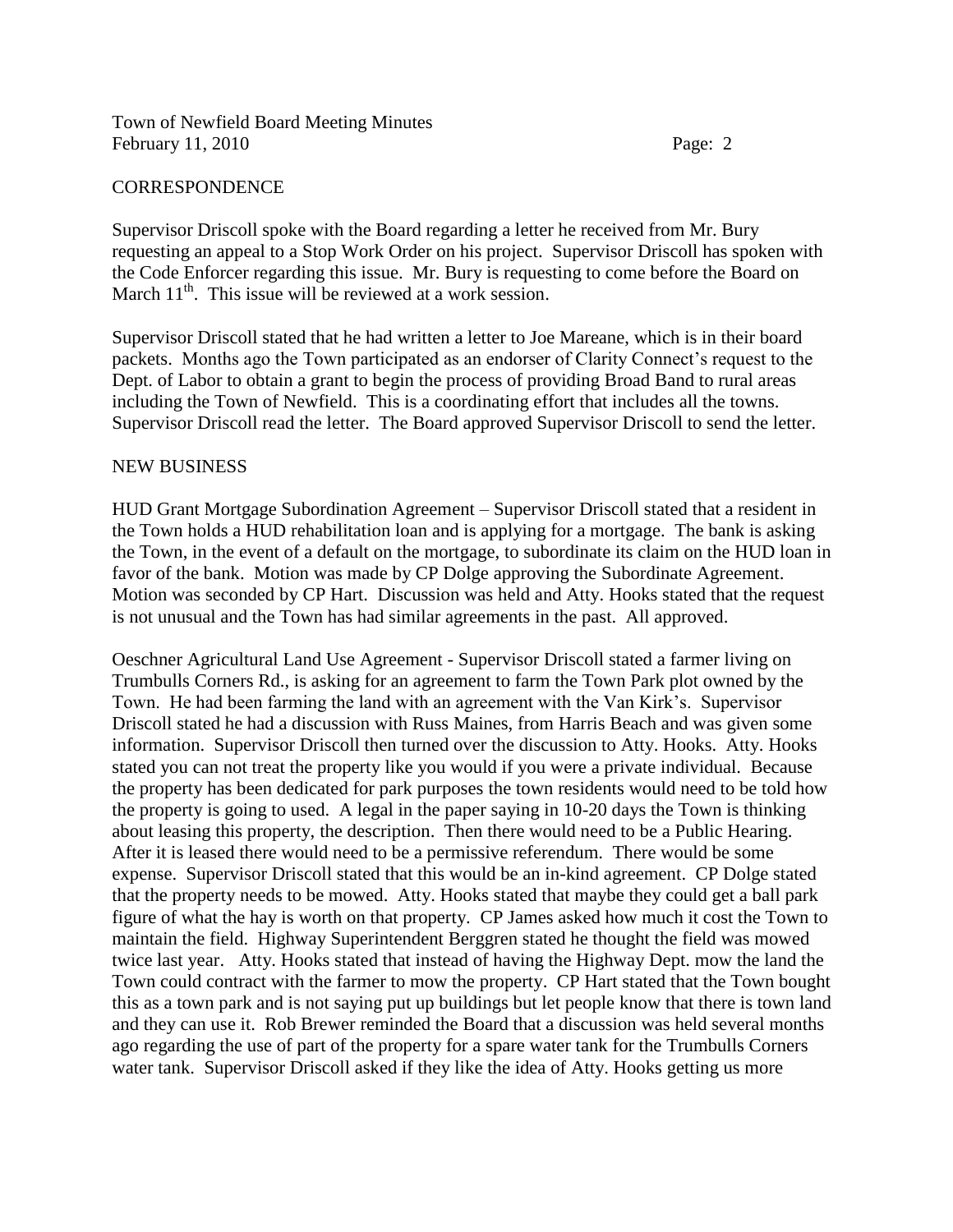information on a contract with the farmer to mow the property. The Board agreed they would like a little more knowledge regarding the options that are available to the town.

Code Enforcement Officials Job Descriptions – Supervisor Driscoll stated that Brenda Gill, the Town Bookkeeper, went to the Tompkins County Personnel Office to have an introductory meeting. He also explained that most towns the size of Newfield throughout NYS, by municipal law, use the County Personnel Dept. as the Human Resources Office for over site and compliance. Through this meeting it was discovered that both of our Code Enforcers were not registered with the Personnel Office. The Town needs to adopt a job description for the Code Enforcement Officers and file them with the County.

# RESOLUTION NO. 4 – 2010

Motion was made by CP Hart to approve the Job Description for a full time Code Enforcement Officer and a ½ time Code Enforcement Officer. Motion was seconded by CP Laughlin. CP Dolge stated that he didn't think that we shouldn't just use the Boiler Plate Job Description. The Board will review the Job Description at a later date.

| <b>AYES</b>                | <b>NAY</b> |
|----------------------------|------------|
| <b>CP</b> Hart             | None       |
| CP James                   |            |
| CP Laughlin                |            |
| CP Dolge                   |            |
| <b>Supervisor Driscoll</b> |            |

**NAYS** 

Motion carried.

Supervisor Driscoll asked for a motion to provisionally appoint Harry Wright, Code Enforcement Officer. Motion was made by CP Dolge to provisionally appoint Harry Wright, Code Enforcement Officer. Motion was seconded by CP Hart. All approved.

NYSERDA – Supervisor Driscoll stated that the Towns of Enfield, Dryden, Danby and Caroline are joining forces to make applications for a NYSERDA grant to hire an energy consultant to conduct energy audits and assessments in their Towns. He would like Newfield to take advantage of this consultancy with a specific focus on Operational and Facilities Energy Improvements. NYSERDA will conduct and Audit and make recommendations improvement plans with payback calculations. Dryden is the applicant municipality. There is no cost to the Town.

Motion was made by CP James to approve Resolution No. 5-2010. Motion was seconded by CP Dolge.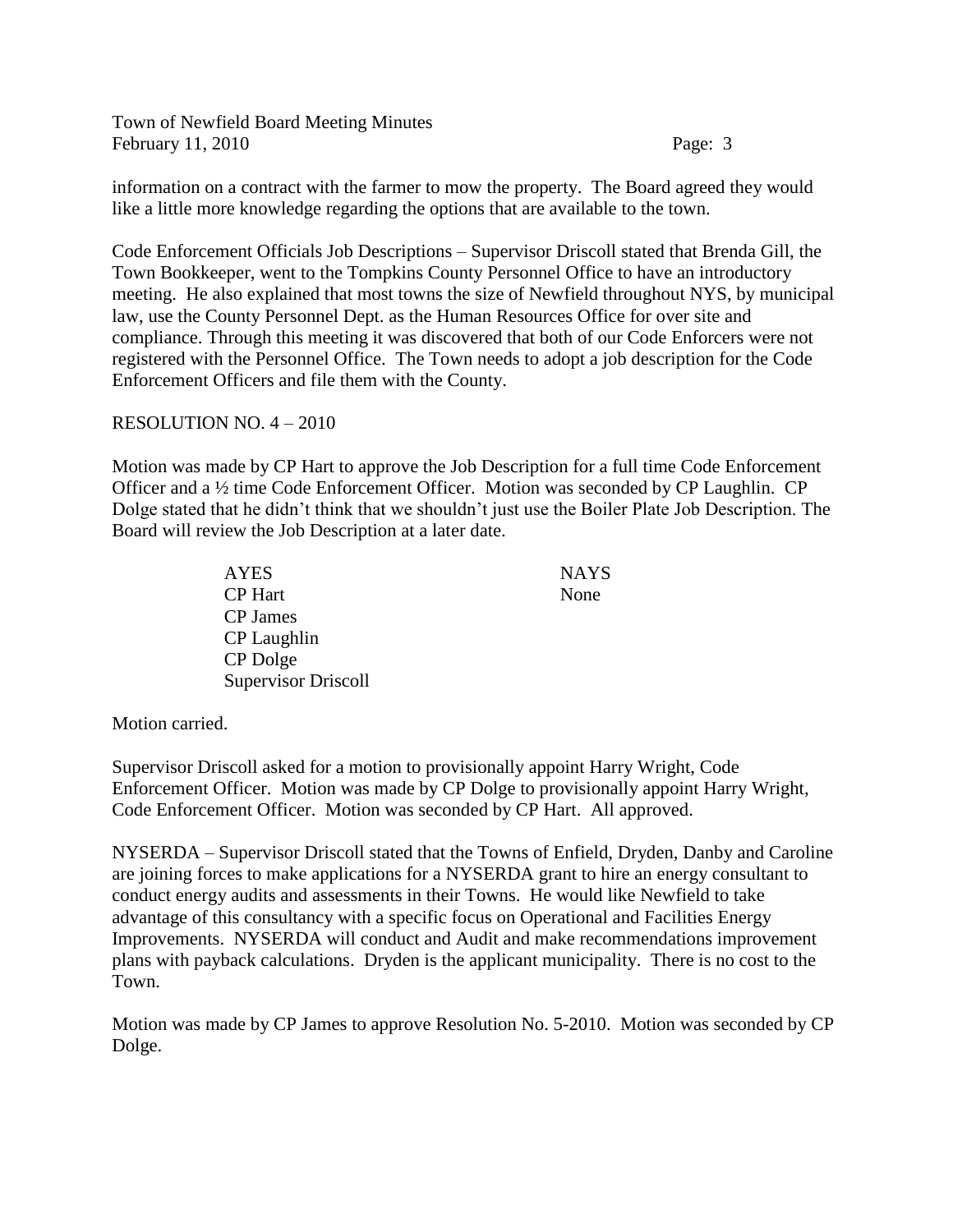RESOLUTION NO.5-2010

The Town Board of the Town of Newfield hereby authorizes the Town Supervisor to sign a grant application to the New York State Energy Research Authority (NYSERDA), currently known as RFP 10. The grant would provide funds for a staff person or consultant to work among several municipalities in Tompkins County to work on the following projects:

- Projects to perform energy management functions
- Projects to develop zoning guidelines for sustainable development
- Projects to implement regional plans that reduce energy use in various sectors

The Town of Newfield would benefit from the first item – specifically, Operational and Facilities Energy Improvements. Conduct Audit and recommend improvement plans with payback calculations.

Motion was seconded by CP Dolge.

AYES NAYES CP James None CP Hart CP Laughlin CP Dolge Supervisor Driscoll

Motion carried.

Marcellus Shale Road Ordinance – Supervisor Driscoll stated there are 7 towns participating in the Marcellus Shale Work Group of TCCOG. The Town of Newfield would make 8. These Towns have banded together to hire Guy Krogh, Attorney to research a road ordinance that could be adopted by the Towns. This approach will deep our respective Town Attorneys from conducting their own research on such road use ordinances independently and at more time and potentially expense than a collective approach would provide. CP Hart asked if the Town was limited at \$300.00. Atty. Hooks stated that Guy Krogh is very familiar with Marcellus Shale. The work group has piles of road ordinances that they have been reading through.

CP Driscoll asked for a motion to entertain a discussion on Marcellus Shale. Motion was made by CP Dolge to open the discussion on the Town joining the Marcellus Shale Work Group of TCCOG. CP James seconded the motion. Supervisor Driscoll stated at this point it is road ordinances and what the process is for accessing road values so you can achieve a bond number. CP Hart asked if the attorney was anti-gas or is he bias against gas drilling. He stated he wanted someone that would protect us all but didn't want someone who is bias. Atty. Hooks stated he didn't think that he was anti-gas company. Atty. Hooks stated he felt Atty. Krogh was going to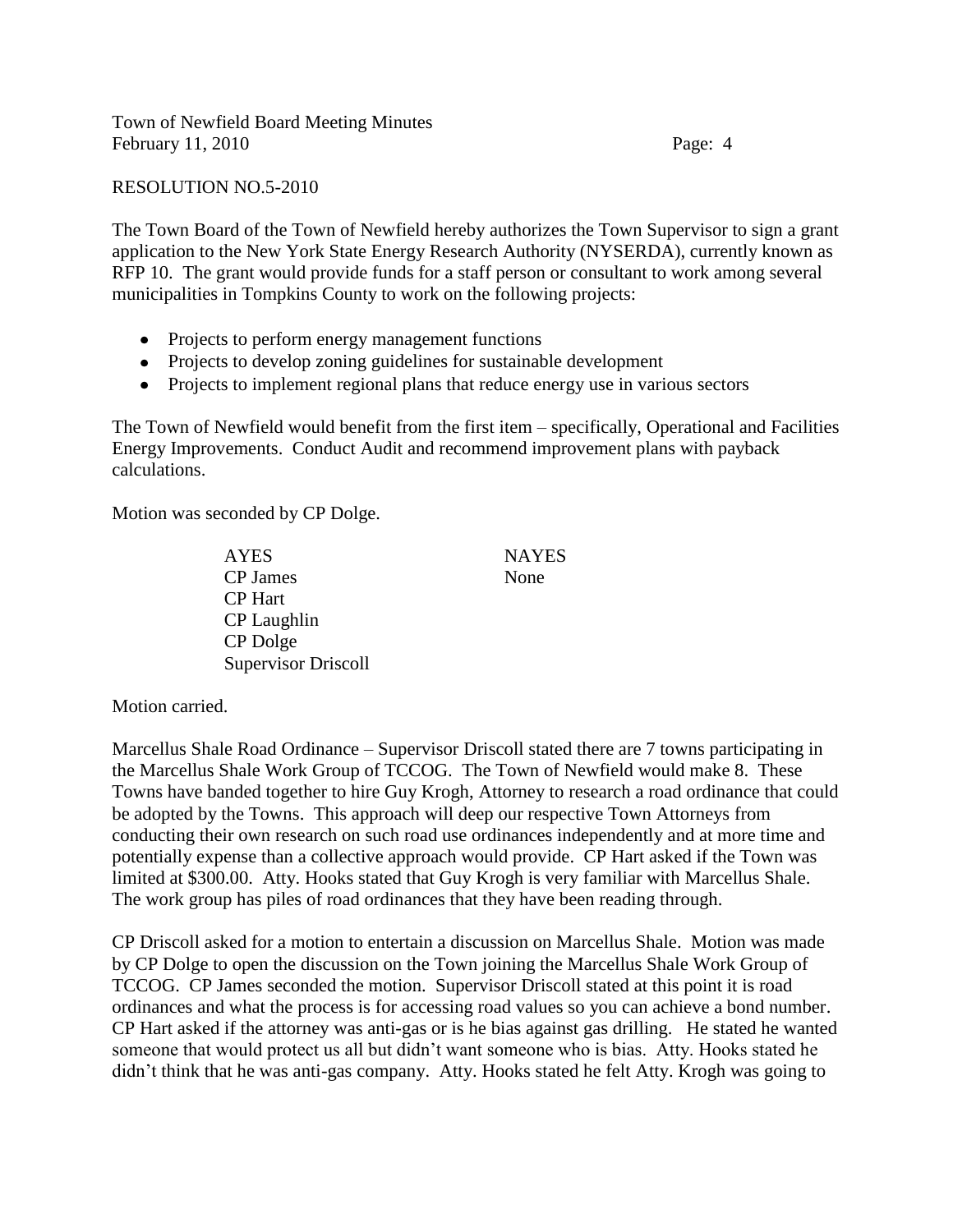just look at the road ordinances. CP Hart felt that \$2400.00 would be a bargain if Atty. Krogh could give the Towns an ordinance that will work. After discussion motion was made by CP Dolge to approve the Town paying \$300.00 for the purpose of working with 7 other towns to hire Attorney Guy Krogh to research a road ordinance that can be adopted by the Towns. Motion was seconded by CP James. All approved.

Floating Class Room Agreement – Motion was made by CP Dolge to accept the Agreement between the Floating Class Room and the Town of Newfield. Motion was seconded by CP James. The fee would be \$1600.00. Bill Foster from the Cayuga Lake Floating Classroom Project explained the process of the class room and what the children will learn from this. Supervisor Driscoll called for a vote. All approved.

# OLD BUSINESS

Stormwater Management Enforcement Officer – Motion was made by CP Dolge that the Town adopt the Stormwater Management Officer's job description. Motion was seconded by CP Hart. Discussion was held regarding the Job Description and the duties. There was no further discussion. All approved.

Health Ins for Highway Superintendent – Motion was made by CP Dolge approving the Town paying 100% of Highway Superintendent Kevin Berggren's health insurance. Motion was seconded by CP Hart. The floor was opened for discussion – CP James stated that as much as she respected Kevin, health insurance is becoming on of the greatest burdens for municipalities, schools etc. Moving forward should be goal to have everyone contribute for their insurance. She is not sure who contributes to the ins. Supervisor Driscoll stated that percentage goes across a pretty wide spectrum based on the CSEA. There is only precedent no policy. CP James stated this is a complicated issue with layers in the contract when you retire. Highway Superintendent stated that the contract was for Union employees not elected officials. He stated he was told by Shari, the Town Bookkeeper/Secretary at the time, that his health ins. was going to be paid. She asked Brenda if the ins. would be paid. CP Dolge stated that he looks at it as part of his overall compensation he takes a cut in pay because he does not get over time because he is Superintendent and he looks at it as a package. CP Hart stated he agreed with CP Dolge, however, he wanted to make sure that elected officials here on forward would contribute to their insurance. CP Dolge stated his motion should state for 2010. He feels that this is something that should be addressed. CP Hart stated he felt it should go to all elected officials. CP Hart also felt that he didn't think it was fair to have a CSEA contract and to have some that do not have to follow the basic principles of it. CP James stated that she could not support the taxpayers paying 100% insurance for anyone and she thought it was unfair to Kevin expecting that it was going to be paid and then it find it was not. Rob Brewer, Water/Sewer Supervisor stated that it had been a precedent for the last 20 years when elected a Highway Superintendent's Health Ins. would be paid. It is not fair for this term to make someone pay. CP Dolge stated that the Board will decide what the compensation and benefit package will be. The Board will be fair. CP Hart asked if Kevin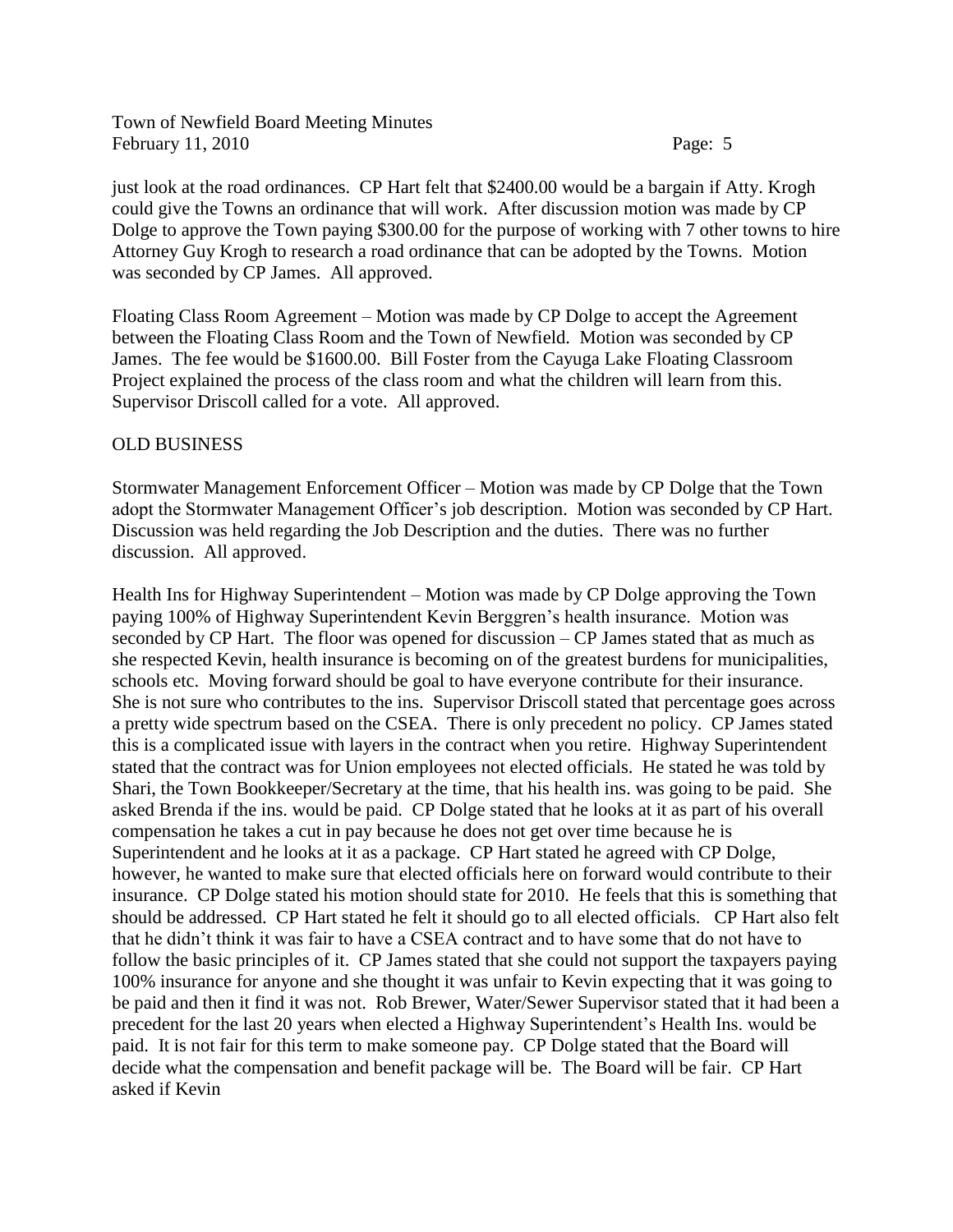was granted next month full coverage would it be retroactive? The answer was yes. A friendly amendment was added to the original motion and the motion will read as follows: Motion was made by CP Dolge to approve the town to pay 100% of Highway Superintendent Kevin Berggren's health insurance for the year 2010. Friendly amendment was made by CP Hart to include: current full time elected officials will continue to get their health insurance at 100% for their term. Motion was seconded by CP James. All approved.

Dog Enumeration – CP Dolge made motion to have the Town contact the Leonard's to do a dog enumeration. Motion was seconded by CP Hart. The Town Clerk will contact the Leonard's for the contract. All approved

Motion was made by CP Dolge to approve the payments of the February 2010 monthly bills. Motion was seconded by CP Hart.

| Totaling | \$56,547.99 |
|----------|-------------|
| Totaling | \$38,191.66 |
| Totaling | \$110.70    |
| Totaling | \$1,362.49  |
| Totaling | \$3,023.98  |
| Totaling | \$1,182.07  |
| Totaling | \$4,864.53  |
|          |             |

All approved.

#### REPORTS

Supervisor – Supervisor Driscoll stated the Bookkeeper is on track to closing 2009. The books had not been closed for Oct. Nov and Dec. and in the process of closing Oct. she had difficulties with some accounts not balancing. One account was not balanced through January. There was an enormous amount of research, time and work. She is in the process of closing Nov. and will be able to hopefully close Dec. in time for the work session next Thursday. The Audit recommendations that were reviewed in our work session 3 have already been addressed. A tentative audit date has been established for Feb. 22.

CP Hart asked why Judge Payne's court could not be audited by the same auditors that audit the Allen Court. As long as Jerry Mickelson has nothing to do with the audit why wouldn't it be okay? Supervisor Driscoll stated he would check that out with the Court Administration.

T. G. Miller has finished their work on the consulting that they have been doing throughout the County on water/sewer. Supervisor Driscoll will be meeting with T. G. Millers and Rob Brewer next week. He will present the reports to the Board at the work session.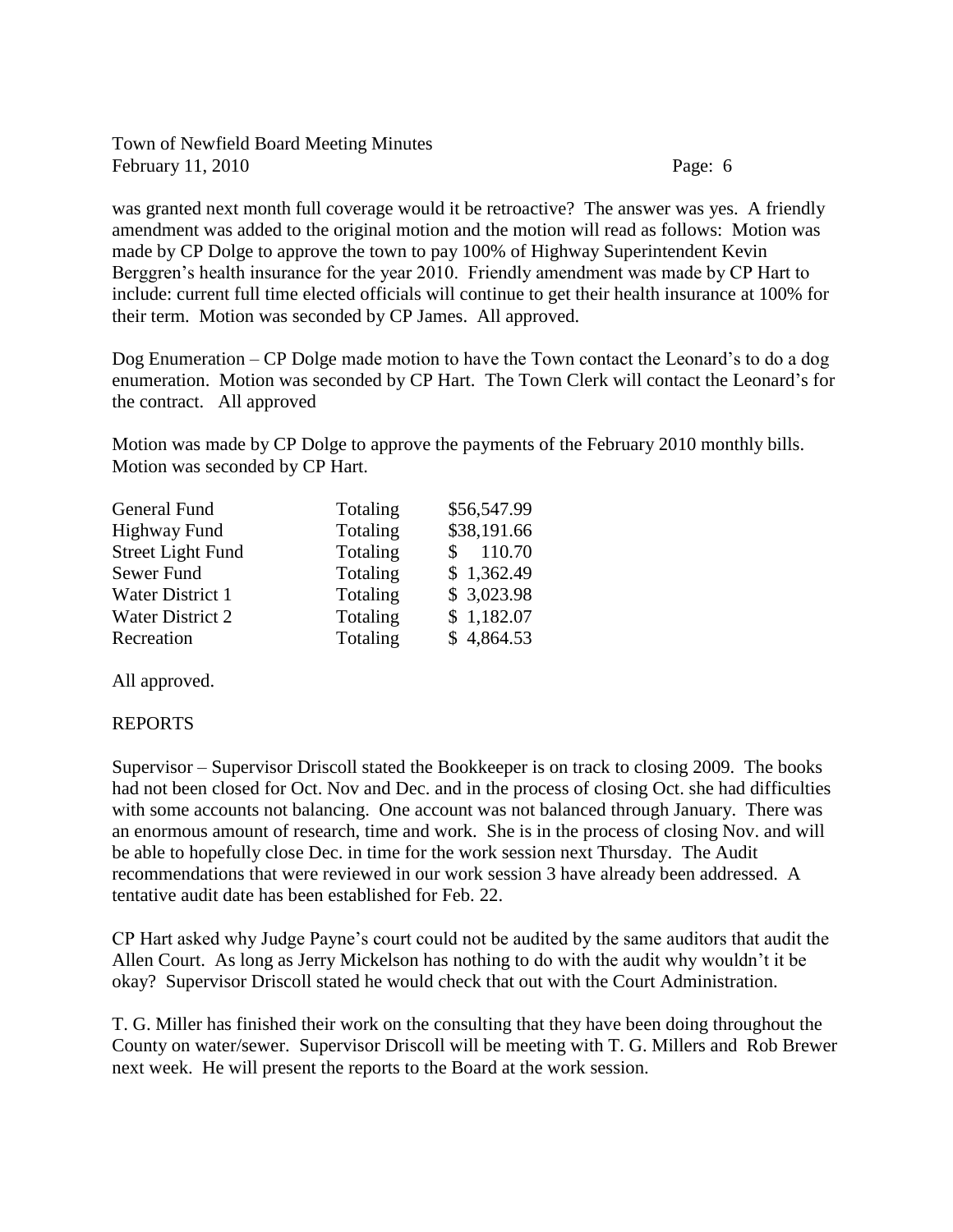CP Dolge and Supervisor Driscoll will present a proposal for the formation process to conduct a Strategic Plan in 2010. They will present it to the Board at the work session in March.

Highway – Highway Superintendent Kevin Berggren stated that the highway crew has been busy keeping the roads plowed. They've also started painting some of the rooms at the Town Barns. This week he had an issue with Robby's tractor being broken. Luckily the school was able to sweep the sidewalks for the Town with their tractor. He would like to look into buying a tractor with a broom so the Town will be covered in case something happens Bobby can not do the walks.

Water/Sewer Supervisor – Rob Brewer reported that he is working on the water quality reports that goes out in May. He's also been painting the well house floors and other winter maintenance jobs.

Code Enforcement – Code Enforcer Tony Petito reported that January has been a very slow month.

Code Enforcer Harry Wright reported that developments are starting to pick up. He is looking for plans for 9 lots to be submitted for the Van Kirk land on Cox Rd.. Mr. Frandsen, the larger apt. complex is right on the cusp of starting his project. His plans are done. The attorney for the gas co. wrote a letter to Mr. Wright stating that Mr. Frandsen does not have permission to use the land. It is okay for him to use the existing driveway. They have a gas main they want to replace in order to accommodate the traffic the complex is going to cause. They want Mr. Frandsen to pay for this replacement and as of right now he is trying to get out of it. As soon as the weather breaks Millard Hill development will start working on the road again.

Recreation – Recreation Director Richard Berggren reported that the Basketball season is almost over, 2 weeks left. There were 112 children in the program. Cheerleading has 2 weeks left also, there were 23 children in that program. He will be starting to work on the Baseball season that we will be setting up for the Spring. No final decisions on the Coordinator yet. He has been meeting with Connie Delfino every Monday making plans for the Day Camp. Applications for Day Camp are done and will be distributed the week of Feb. 22.

CP Laughlin stated that the Recreation Committee met on 2/10 and they have to 2 people they would like approval to have on the Committee. Motion was made by CP Dolge to approve the appointment of Jennifer Pawlewicz and CP Hart to the Recreation Committee. All approved. CP Hart abstained from the vote.

County Legislature – County Representative Dave McKenna stated that he had a meeting with the Youth Bureau, they stated that a Newfield Representative is needed on the Ithaca Recreation Committee and the Youth Bureau. Mr. McKenna will be serving on the County Infrastructure, Government Operations and Cooperative Extension Building and Facilities Committee.